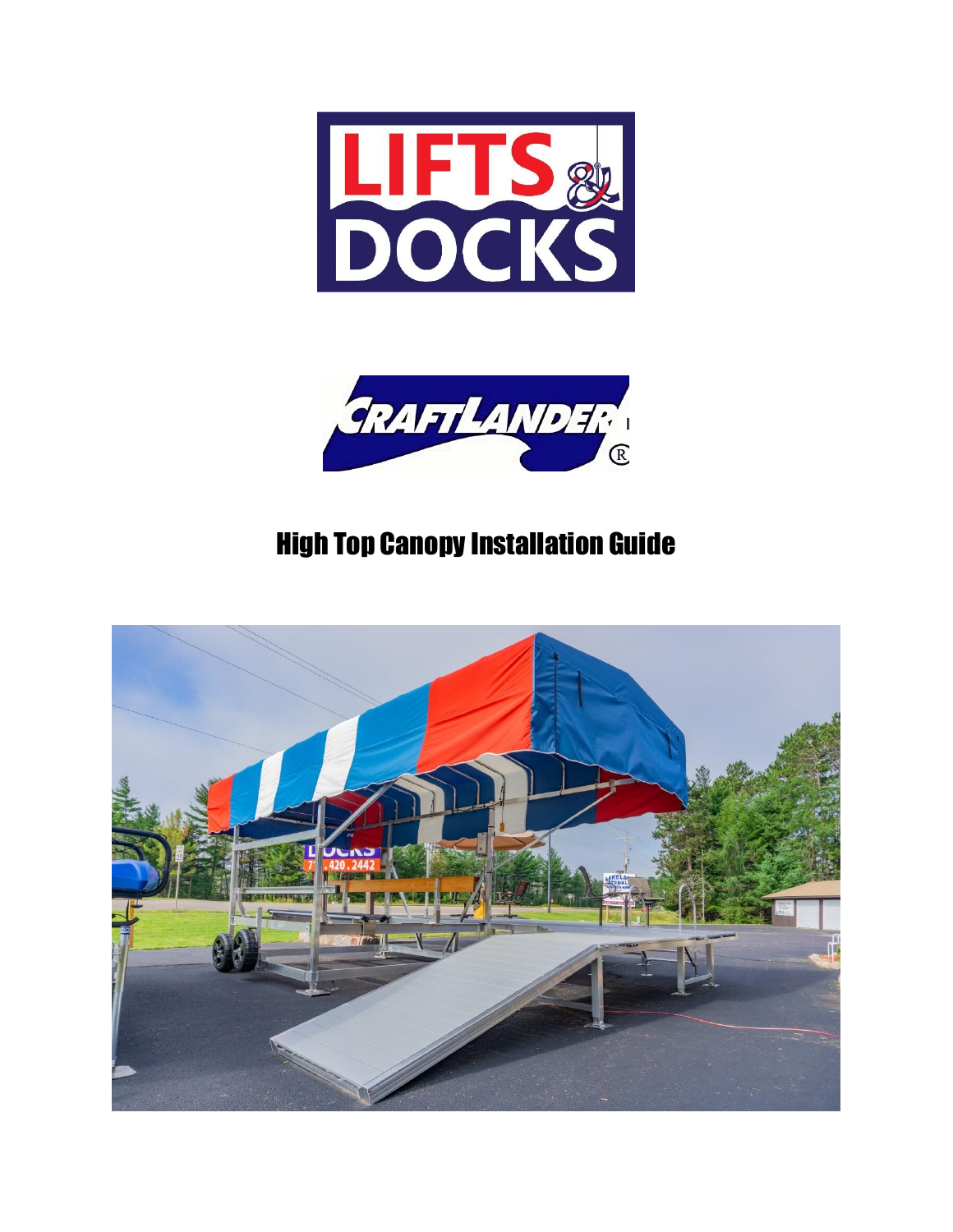The Craftlander Canopy System consists of the canopy legs, canopy frame, canopy fabric and the canopy fabric attachment system. The canopy fabric attachment system is made up of bungees for the sides and for the ends of the fabric.

Installing the canopy fabric is made easier with help. It is recommended that you use at least two people to install a canopy fabric. It is also recommended that you NOT install your canopy fabric in windy conditions. NEVER install your canopy fabric if your boat is not installed on your lift. You will need to walk on your boat to help with the installation and your boat is needed to anchor the lift system to prevent tip overs in high wind conditions.

NEVER LEAVE YOUR BOAT LIFT FOR EXTENDED PERIODS OF TIME WITH THE CANOPY FABRIC ON WITHOUT THE BOAT TO HELP ANCHOR THE SYTEM. DOING SO CAN AND WILL RESULT IN YOUR BOAT LIFT SYSTEM BEING BLOWN OVER IN HIGH WIND CONDITIONS. YOU HAVE BEEN WARNED!!

Start by installing the bungees into the canopy bows. You will find two lengths of bungees, long and short. Use the short bungees for this step. The longer ones will be used later. Each bow needs one bungee on each end of the bow. You will find a hole about 12" from each end of the bow. Do this until all bows have two bungees each.



To install your canopy fabric, start by placing it on top of one of the canopy bows near the end of the canopy. It does not matter which end you start with. Carefully roll the fabric out on top of the canopy frame length wise. Be careful not to twist the fabric while unrolling as this may cause more difficulty later.

After the fabric is unrolled on top of the canopy frame, start to unfold the fabric one side at a time. While you are doing this, you should become aware of the orientation of the fabric. The black nylon strip